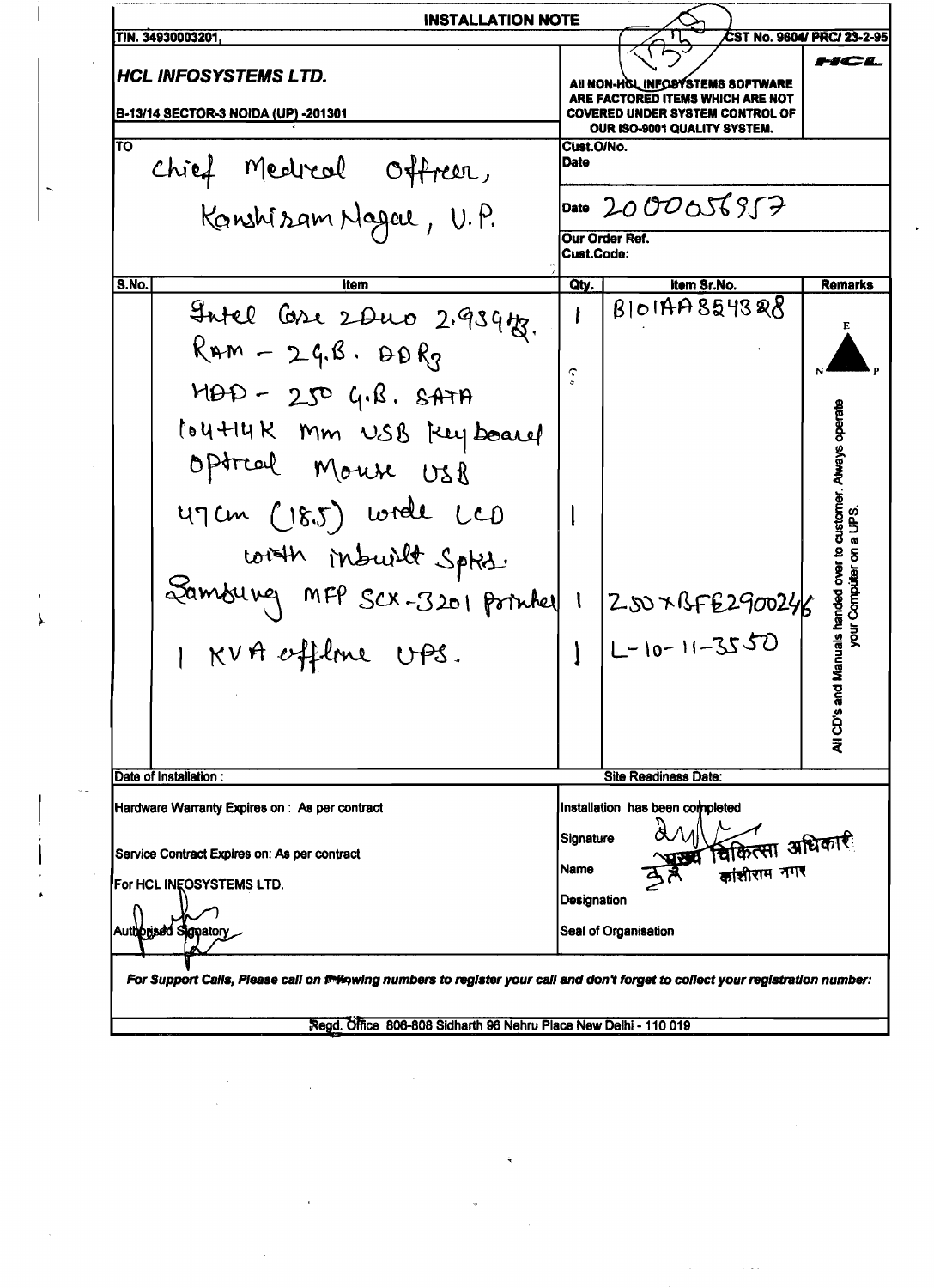|                                                                                                                                                                                                                                                            |                      |                                                                                     |                                                 |                                                                                                                           |                |                                                                                                                       |                       |                                         | Authorised Sign lory |                              |                                                                              |  |
|------------------------------------------------------------------------------------------------------------------------------------------------------------------------------------------------------------------------------------------------------------|----------------------|-------------------------------------------------------------------------------------|-------------------------------------------------|---------------------------------------------------------------------------------------------------------------------------|----------------|-----------------------------------------------------------------------------------------------------------------------|-----------------------|-----------------------------------------|----------------------|------------------------------|------------------------------------------------------------------------------|--|
|                                                                                                                                                                                                                                                            |                      | E & (BASEMENT), Sector Ki<br>NOIDA - 20.301 , India                                 |                                                 |                                                                                                                           |                |                                                                                                                       |                       |                                         |                      |                              | HCL                                                                          |  |
| $1.3444^{+0.297900451}$<br>Date of removal<br>$\mathsf{Gate} \leftarrow \mathsf{B}^{\mathsf{st}} \cdot \mathsf{test} \cdot \lambda \mathfrak{B} \mathbf{1} \leftarrow \mathsf{a}$<br>Time of removal<br>Hereign up Ducturent No. 2201 P.<br>$\mathbb{R}^n$ |                      |                                                                                     |                                                 |                                                                                                                           |                | Dated, CST No.<br>Dated.<br>TIN No.<br>120 2010년 12월 21일 12월 12일<br>STC Nd <sup>t++1</sup><br>PAN NO.                 |                       |                                         |                      |                              |                                                                              |  |
| 06.12.704<br>Gouds Jusue Clate<br>2000055293 / 1000027478<br>Sale Order Ret.                                                                                                                                                                               |                      |                                                                                     |                                                 |                                                                                                                           |                | <b>CINDERS TO THE STORY OF</b><br>Booking region<br>Installation region: 50-40-LuCkMdw<br>Contact Person              |                       |                                         |                      |                              |                                                                              |  |
| Customer Po No. UPLC : I IW : 63.07 : 45.97<br>23.09.2010<br>PO Date<br>7000222514<br>Customer Code<br>50% -Adv. 25%-Del. 25%-Instiat                                                                                                                      |                      |                                                                                     |                                                 |                                                                                                                           |                | Waybill No. GR No.<br>date Privanka Awasthi<br>Transporter Name<br>+917456444631<br>Mode of Transpott <sup>O AU</sup> |                       |                                         |                      |                              |                                                                              |  |
| Payment Terms<br>DOD/COD Tenns                                                                                                                                                                                                                             |                      |                                                                                     |                                                 |                                                                                                                           |                | Road Permit<br>Doc sale office                                                                                        |                       |                                         |                      |                              |                                                                              |  |
|                                                                                                                                                                                                                                                            |                      |                                                                                     | INVOICE TO RADHEY SHYAM ENTERPRISES 158,        |                                                                                                                           |                |                                                                                                                       |                       |                                         |                      |                              | CONSIGNEE NAME & ADDRESS<br>211a Viklang Kalyan Adhikari State Services      |  |
|                                                                                                                                                                                                                                                            |                      | LATOUCHE ROAD,<br>226001, Uttar Pradesh.                                            |                                                 | NEAR GAUTAM BUDHA TEMPLE, , , LUCKNOW                                                                                     |                | Pradesh,                                                                                                              | Delivery Gateway      |                                         |                      |                              | Vikas Bhawan,,,KASHIRAM NAGAR 208001,Uttar                                   |  |
| CST NO / TIN No                                                                                                                                                                                                                                            |                      |                                                                                     |                                                 |                                                                                                                           | TIN No         |                                                                                                                       |                       |                                         |                      |                              |                                                                              |  |
| CODE                                                                                                                                                                                                                                                       |                      |                                                                                     | DESCRIPTION & SPECIFICATION                     |                                                                                                                           |                | <b>UNIT</b><br>RATE                                                                                                   | <b>CATA</b>           | QTY.                                    |                      |                              | BOX QTY WEIGHT(Kg)   INVOICE VALUE<br>$(In$ Rs.)                             |  |
| 86000464                                                                                                                                                                                                                                                   |                      |                                                                                     | 47CM (18.5) HCL WIDE LCD                        |                                                                                                                           |                |                                                                                                                       | Ί.                    | $\tilde{c}$<br>i                        | $\mathbf{I}$         | 5.70                         |                                                                              |  |
| BH000706                                                                                                                                                                                                                                                   |                      | W/SPKR BLK TCO<br>SAMSUNG MFP SCX-3201 AIO<br>WITH 5YR WAR                          |                                                 |                                                                                                                           |                |                                                                                                                       | 11                    | $\mathbf{1}$                            | $\pm$                | 9.00                         | 7,899.21                                                                     |  |
| DB000732                                                                                                                                                                                                                                                   |                      | 1 KVA OFFLINE LI UPS30MIN<br>BAT BACKUF 5YR<br>1 KVA OFFLINE LI UPS30MIN BAT.BACKUP |                                                 |                                                                                                                           |                | 5 Y R                                                                                                                 | Πi                    | $\pm$                                   | 2                    | 22.00                        | 8,200.00                                                                     |  |
| admissible.                                                                                                                                                                                                                                                | Hardware & other     |                                                                                     |                                                 | credit of additional duty of customs levied under Sub -Section<br>(5) of section 3 of the Custom Tarrif Act.1975 shall be |                |                                                                                                                       |                       | $\bullet$                               | <b>TOTAL</b>         | 48.70<br><b>TOTAL</b>        |                                                                              |  |
|                                                                                                                                                                                                                                                            |                      | Software                                                                            | Services                                        | TOTAL                                                                                                                     |                |                                                                                                                       |                       | Tax Rate Sales Tax/VAT Service Tax CESS |                      | Grand Total                  |                                                                              |  |
| CATE-<br>GORY<br>goods<br>(Rs.)<br>(A)                                                                                                                                                                                                                     |                      | (Hs.)                                                                               | $(B)$ (Rs.)                                     | $(C)$ (Rs.) $(D)$                                                                                                         | $^{\circledR}$ | (Rs.)                                                                                                                 |                       | (Hs.)                                   | (Rs.)<br>$($ Rs. $)$ |                              |                                                                              |  |
| 1 40503.97<br>Addl VAT<br>0.00                                                                                                                                                                                                                             | 0.60<br>0.00<br>0.00 |                                                                                     | 6.00<br>0.001<br>136.71                         | 49505.57 0<br>0.00<br>186.71                                                                                              | 4.00<br>1.00   | 1620.16<br>405.03<br>$10.30 \div 0.00$                                                                                | 0.00<br>0.00<br>16.47 |                                         | 0.09<br>0.06<br>0.50 | 42124.03<br>405.03<br>205.94 | 2,044.00                                                                     |  |
|                                                                                                                                                                                                                                                            |                      |                                                                                     |                                                 | Againglopmy Two Thousand Seven Hundred Thirty Five Rupees                                                                 |                |                                                                                                                       |                       |                                         |                      |                              |                                                                              |  |
|                                                                                                                                                                                                                                                            |                      |                                                                                     |                                                 |                                                                                                                           |                |                                                                                                                       |                       |                                         | 143214               |                              |                                                                              |  |
| Total Invoice Value : (Worder <sub>n 1 y</sub><br>Special Terms                                                                                                                                                                                            |                      |                                                                                     | <b>SUBJECT TO TERMS AND CONDITIONS OVERLEAF</b> | PLEASE QUOTE OUR INVOICE NUMBER AT THE TIME OF PAYMENT by Cheque /Draft in favour of HCL INFOSYSTEMS LTD.                 |                |                                                                                                                       |                       | Page 2 of 2                             |                      |                              | 42, 755, 00<br>(Rounded-Off)<br>HCL INFOSYSTEMS LTD.<br>Authorised Signatory |  |

 $\bar{1}$ 

 $\frac{1}{\pi}$ 

 $\hat{\mathbf{I}}$ 

 $\bar{\mathbf{z}}$ 

 $\label{eq:2.1} \frac{1}{\sqrt{2}}\int_{\mathbb{R}^3}\frac{1}{\sqrt{2}}\left(\frac{1}{\sqrt{2}}\right)^2\frac{1}{\sqrt{2}}\left(\frac{1}{\sqrt{2}}\right)^2\frac{1}{\sqrt{2}}\left(\frac{1}{\sqrt{2}}\right)^2.$ 

 $\mathcal{L}^{\text{max}}_{\text{max}}$ 

 $\label{eq:2} \frac{1}{\sqrt{2}}\sum_{i=1}^n\frac{1}{\sqrt{2}}\sum_{i=1}^n\frac{1}{\sqrt{2}}\sum_{i=1}^n\frac{1}{\sqrt{2}}\sum_{i=1}^n\frac{1}{\sqrt{2}}\sum_{i=1}^n\frac{1}{\sqrt{2}}\sum_{i=1}^n\frac{1}{\sqrt{2}}\sum_{i=1}^n\frac{1}{\sqrt{2}}\sum_{i=1}^n\frac{1}{\sqrt{2}}\sum_{i=1}^n\frac{1}{\sqrt{2}}\sum_{i=1}^n\frac{1}{\sqrt{2}}\sum_{i=1}^n\frac{1$